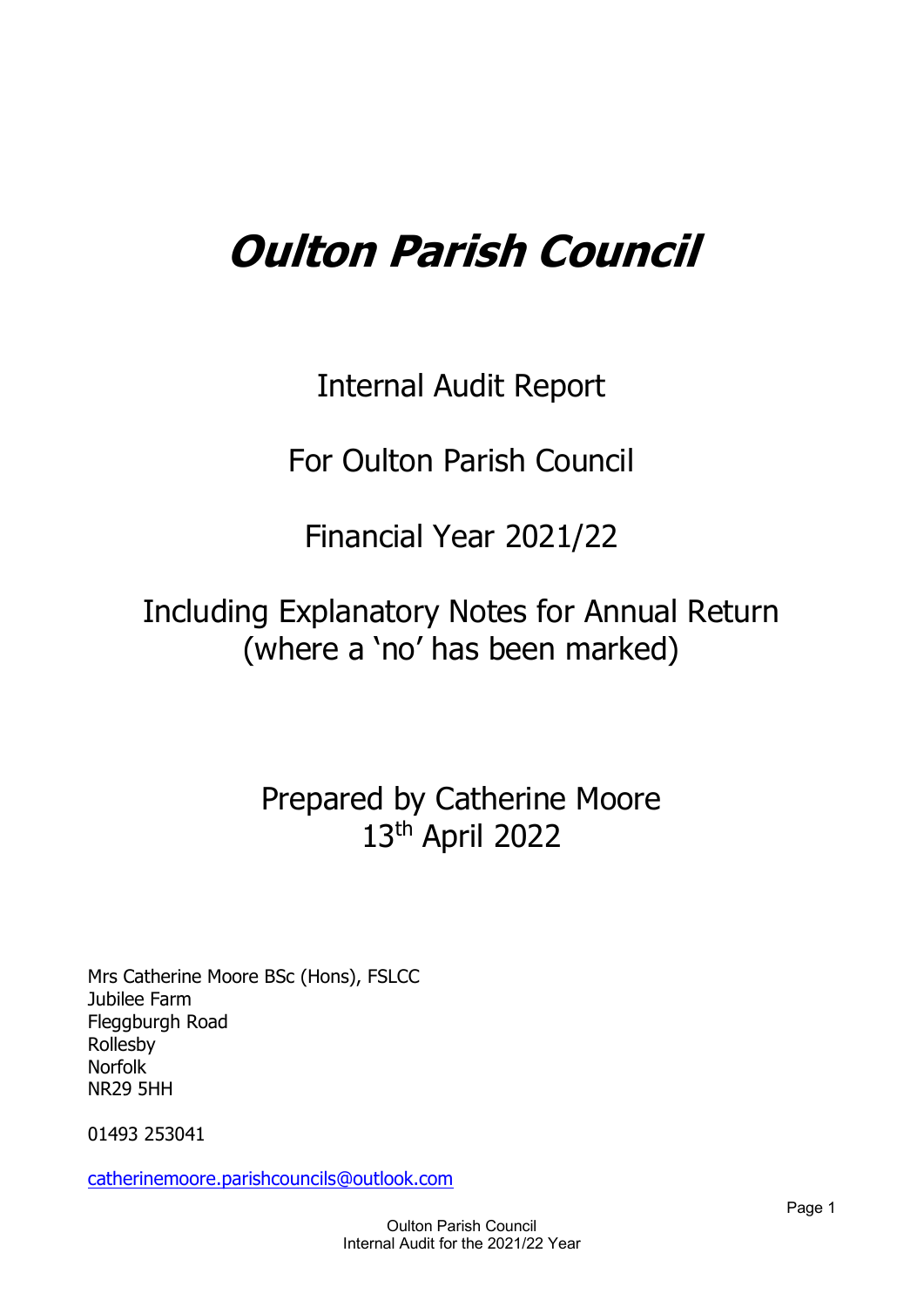I have completed an internal audit of the accounts for Oulton Parish Council for the year ending 31<sup>st</sup> March 2022. My findings are detailed below using the tests provided in the Governance and Accountability document. I would like to thank the Clerk / RFO for providing me with all the information required for the Internal Audit.

| <b>Internal Control</b>                           | <b>Test</b>                                                                                                              | <b>Observations /</b><br><b>Recommendations</b> |
|---------------------------------------------------|--------------------------------------------------------------------------------------------------------------------------|-------------------------------------------------|
| Proper<br>bookkeeping                             | Is the cash book maintained and up<br>to date?                                                                           | Yes                                             |
|                                                   | Is the cash book arithmetically<br>correct?                                                                              | Yes                                             |
|                                                   | Is the cash book regularly<br>balanced?                                                                                  | Yes                                             |
| Standing Orders,<br>Financial<br>Regulations, and | Has the Council formally adopted<br><b>Standing Orders and Financial</b><br>Regulations?                                 | Yes                                             |
| Payment<br>Controls                               | Date Standing Orders last reviewed                                                                                       | May 2020                                        |
|                                                   | Date Financial Regulations last<br>reviewed                                                                              | May 2020                                        |
|                                                   | Has a Responsible Financial Officer<br>been appointed with specific duties?                                              | Yes - Clerk                                     |
|                                                   | Have items or services above the de<br>minimus amount been competitively<br>purchased?                                   | N/a                                             |
|                                                   | Are payments in the cash book<br>supported by purchase orders,<br>invoices, authorised and minuted?                      | Yes                                             |
|                                                   | Has VAT on payments been<br>identified, recorded and reclaimed?                                                          | Yes                                             |
|                                                   | Is S137 expenditure separately<br>recorded and within statutory limits?                                                  | Yes                                             |
|                                                   | Have S137 payments been<br>approved and included in the<br>minutes as such?                                              | Yes                                             |
| <b>Risk</b><br>Management<br>Arrangements         | Does a review of the minutes<br>identify any unusual financial<br>activity?                                              | No                                              |
|                                                   | Do minutes record the Council<br>carrying out an annual risk<br>assessment or review of their risk<br>management scheme? | Yes                                             |
|                                                   | Is insurance cover appropriate and<br>adequate?                                                                          | Yes – see recommendation                        |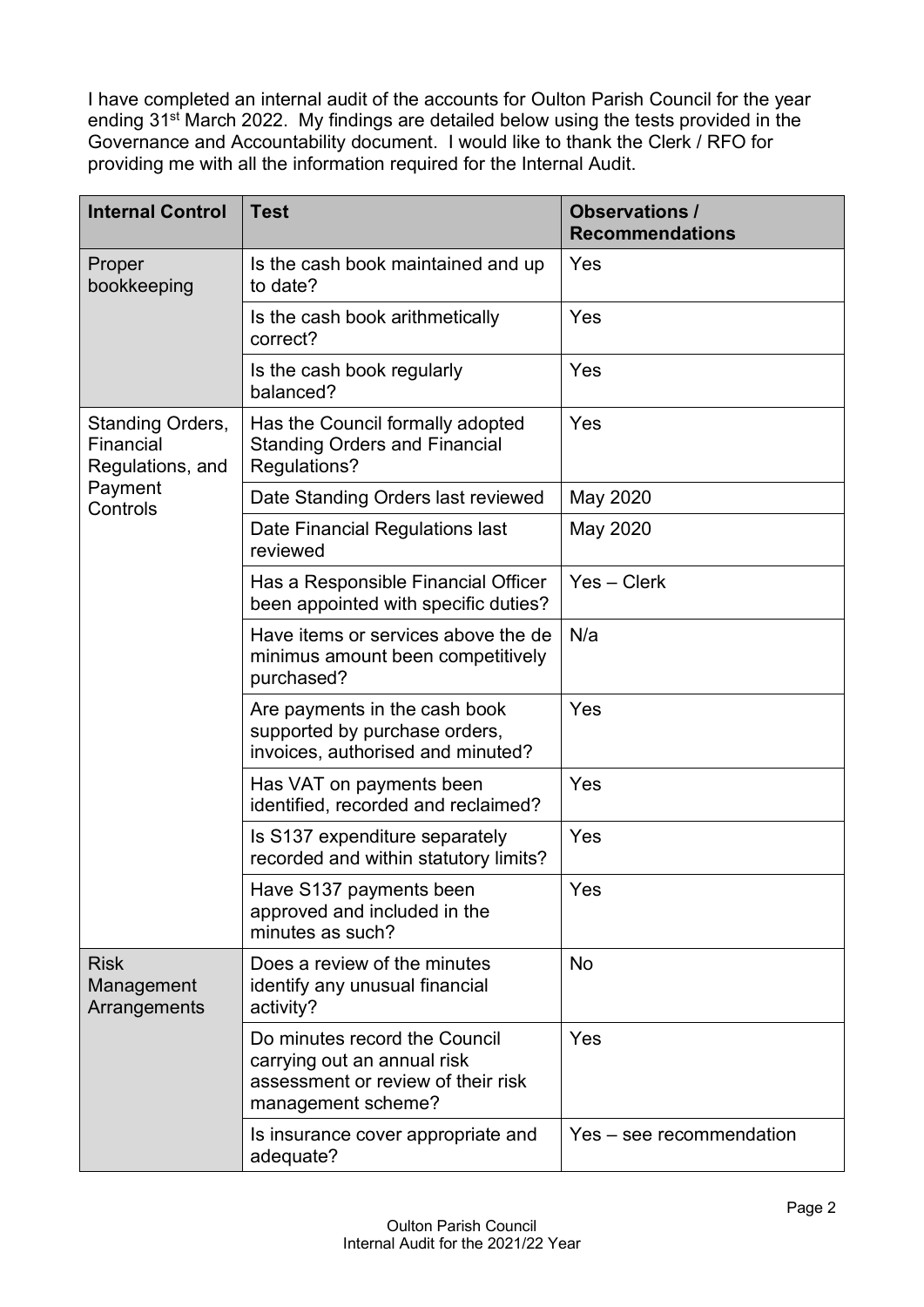| <b>Internal Control</b>         | <b>Test</b>                                                                                                            | <b>Observations /</b><br><b>Recommendations</b> |
|---------------------------------|------------------------------------------------------------------------------------------------------------------------|-------------------------------------------------|
|                                 | Are internal financial controls<br>documented and regularly<br>reviewed?                                               | Yes                                             |
| <b>Budgetary</b><br>Controls    | Has the Council prepared an annual<br>budget in support its precept and<br>has this been minuted as being<br>approved? | Yes                                             |
|                                 | Has the precept been calculated<br>from the budget and been<br>approved?                                               | Yes                                             |
|                                 | Does the budget include an actual<br>completed year?                                                                   | Yes                                             |
|                                 | Is actual expenditure against budget<br>regularly reported to the Council?                                             | Yes                                             |
|                                 | Has the Council agreed a General<br>Reserve Policy and is this figure<br>reflected in the 'free balance'?              | Yes                                             |
|                                 | Are there any significant<br>unexplained variances from budget?                                                        | <b>No</b>                                       |
| <b>Income Controls</b>          | Is income properly recorded and<br>promptly banked?                                                                    | Yes                                             |
|                                 | Does the precept recorded agree to<br>the Council Tax authority's<br>notification?                                     | Yes                                             |
|                                 | Are security controls over cash and<br>near-cash adequate and effective?                                               | Yes                                             |
| <b>Petty Cash</b><br>Procedures | Is all petty cash spent recorded and<br>supported by VAT invoices /<br>receipts?                                       | N/a                                             |
|                                 | Is petty cash expenditure reported<br>to each Council meeting?                                                         | N/a                                             |
|                                 | Is petty cash reimbursement carried<br>out regularly?                                                                  | N/a                                             |
| <b>Payroll Controls</b>         | Do all employees have contracts of<br>employment with clear terms and<br>conditions?                                   | Yes                                             |
|                                 | Do salaries paid agree with those<br>approved by the Council?                                                          | Yes                                             |
|                                 | Are salaries above the National<br>Living Wage / Minimum Wage?                                                         | Yes                                             |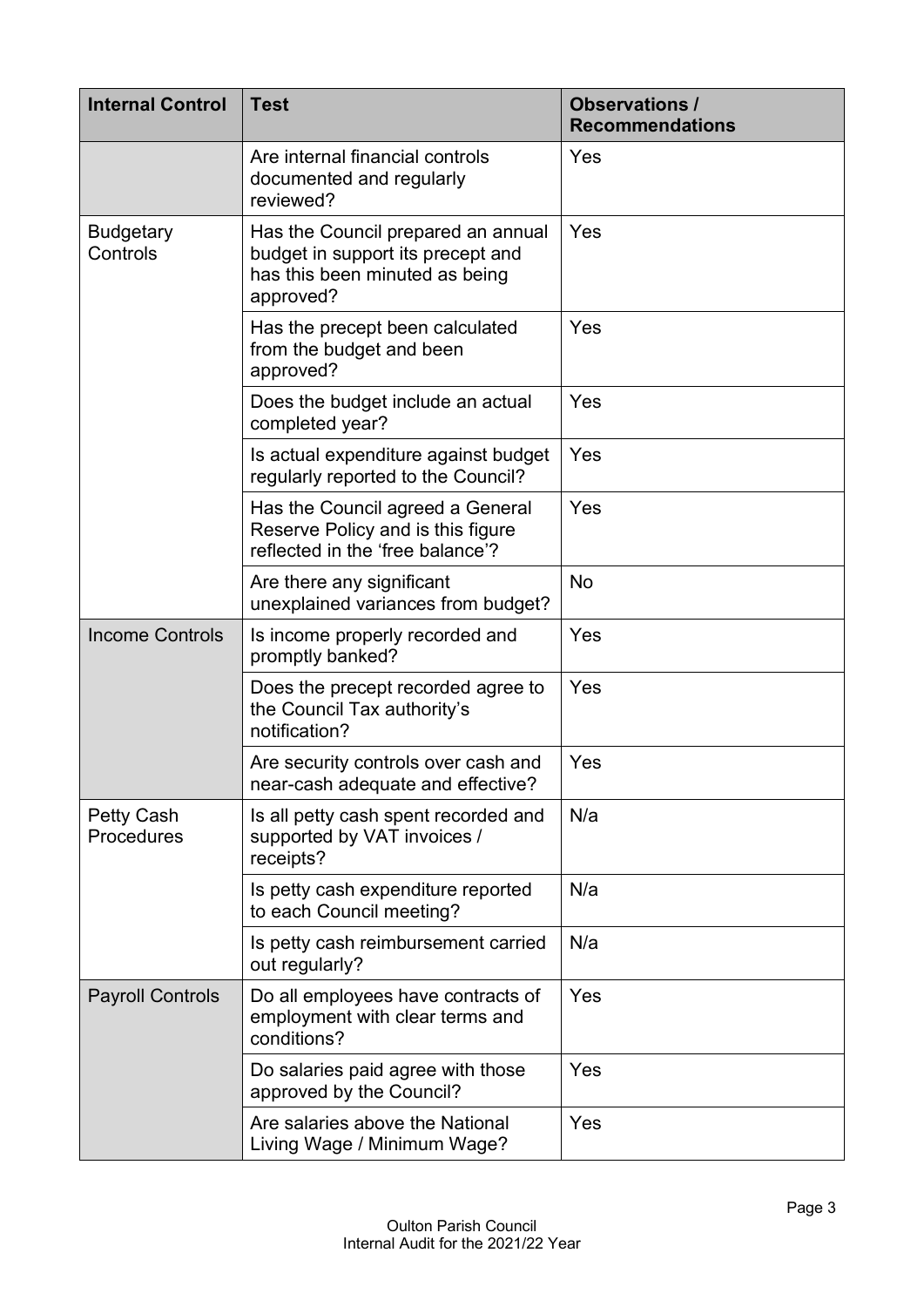| <b>Internal Control</b>       | <b>Test</b>                                                                                                                | <b>Observations /</b><br><b>Recommendations</b> |
|-------------------------------|----------------------------------------------------------------------------------------------------------------------------|-------------------------------------------------|
|                               | Are other payments to employees<br>reasonable and approved by the<br>Council?                                              | Yes                                             |
|                               | Have PAYE/NIC been properly<br>operated by the Council as an<br>employer?                                                  | Yes                                             |
| <b>Asset Controls</b>         | Does the Council maintain a register<br>of all material assets owned or in its<br>care?                                    | Yes                                             |
|                               | Are the assets and investments<br>registers up to date? When were<br>these last reviewed?                                  | Yes                                             |
|                               | Does the asset insurance valuations<br>agree with those in the asset<br>register?                                          | Yes                                             |
| <b>Bank</b><br>Reconciliation | Is there a bank reconciliation for<br>each account and is this reported to<br>Council?                                     | Yes                                             |
|                               | Is a bank reconciliation carried out<br>regularly and in a timely fashion?                                                 | Yes                                             |
|                               | Are there any unexplained<br>balancing entries in any<br>reconciliation?                                                   | No                                              |
| Year-End<br><b>Procedures</b> | Are year-end accounts prepared on<br>the correct accounting basis?<br>(Receipts and Payments or Income<br>and Expenditure) | Yes – Receipts and Payments                     |
|                               | Do accounts agree with the cash<br>book?                                                                                   | Yes                                             |
|                               | Has a year-end bank reconciliation<br>been undertaken?                                                                     | Yes                                             |
|                               | Is there an audit trail from<br>underlying financial records to the<br>accounts?                                           | Yes                                             |
|                               | Where appropriate, have debtors<br>and creditors been properly<br>recorded?                                                | N/a                                             |
| Procedural                    | Is eligibility for the General Power of<br>Competence properly evidenced?                                                  | N/a                                             |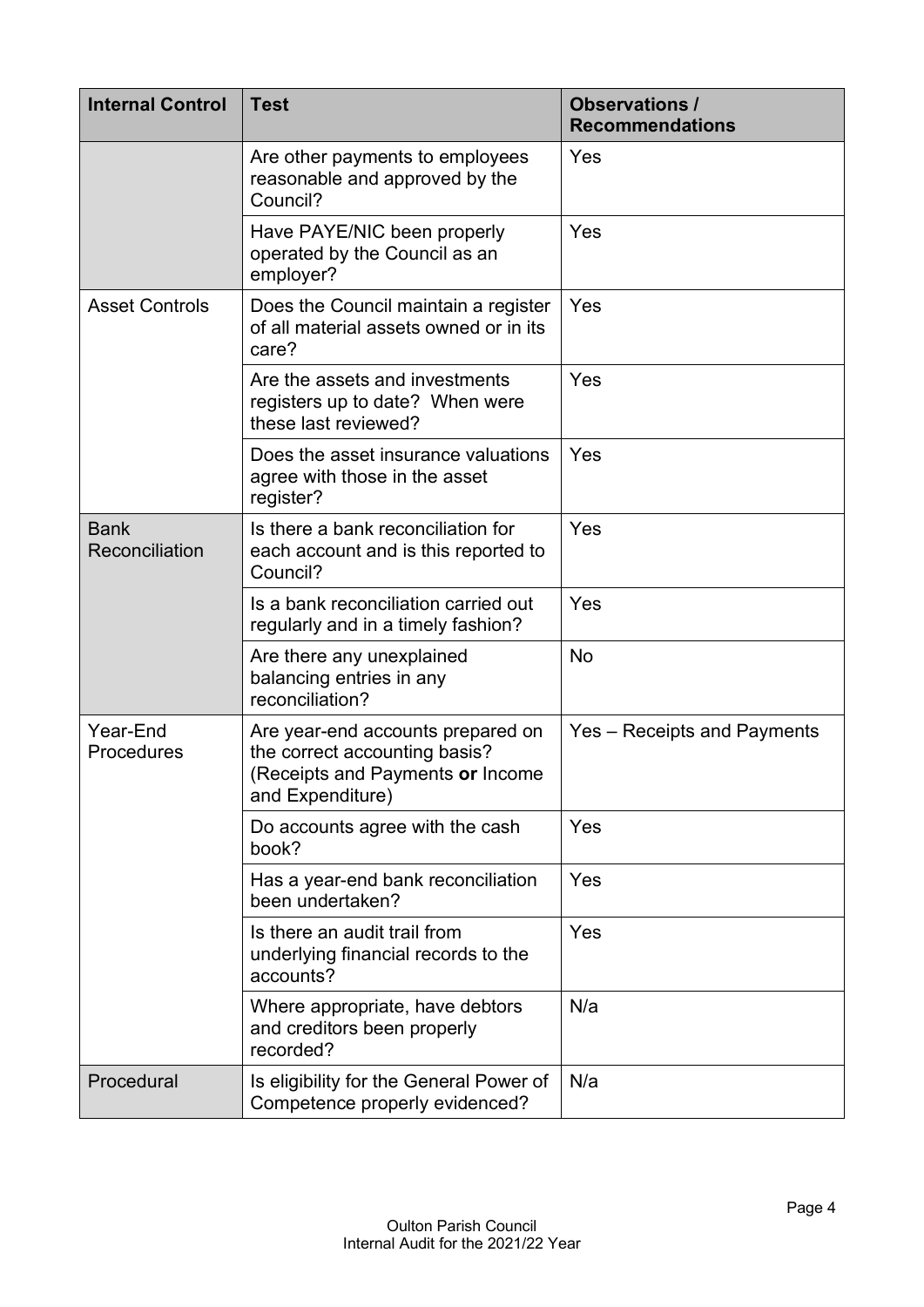| <b>Internal Control</b>                                                    | <b>Test</b>                                                                                            | <b>Observations /</b><br><b>Recommendations</b> |
|----------------------------------------------------------------------------|--------------------------------------------------------------------------------------------------------|-------------------------------------------------|
|                                                                            | Have points raised on the last<br>Internal Audit report been<br>considered by Council and<br>actioned? | Yes                                             |
| Transparency:<br>For smaller<br>councils with<br>turnover under<br>£25,000 | Are minutes for the whole year on<br>the website?                                                      | N/a                                             |
|                                                                            | Are agendas for the whole year on<br>the website?                                                      | N/a                                             |
|                                                                            | Are payments over £100 detailed on<br>the website?                                                     | N/a                                             |
|                                                                            | Have electors' rights been<br>advertised on the website?                                               | N/a                                             |
|                                                                            | Are councillors' responsibilities<br>detailed on the website?                                          | N/a                                             |
|                                                                            | Is the last financial year's Annual<br>Return on the website?                                          | N/a                                             |
|                                                                            | Are the land and building asset<br>details on the website?                                             | N/a                                             |
| <b>Councils that are</b><br><b>Burial Authorities</b>                      | Are fees levied in accordance with<br>the Council's approved scale of fees<br>and charges?             | N/a                                             |
|                                                                            | Have fees for the cemetery been<br>reviewed and agreed by the<br>Council?                              | N/a                                             |
|                                                                            | Were comparisons made with other<br>cemeteries prior to setting the fees?                              | N/a                                             |
|                                                                            | Have burial books been kept up to<br>date and are they safely stored?                                  | N/a                                             |
| Councils with<br>Allotments                                                | Has a list of allotment holders with<br>amounts paid to Council been<br>submitted?                     | N/a                                             |
|                                                                            | Have fees for the allotments been<br>reviewed and agreed by Council?                                   | N/a                                             |
| Councils with<br><b>Charities</b>                                          | Are all Charities up to date with<br><b>Charity Commission filing</b><br>requirements?                 | N/a                                             |
|                                                                            | Has the Council been named as<br>Sole Trustee on the Charity<br><b>Commission Register?</b>            | N/a                                             |
|                                                                            | Is the Council acting in accordance<br>with the Charity Trust Deed?                                    | N/a                                             |